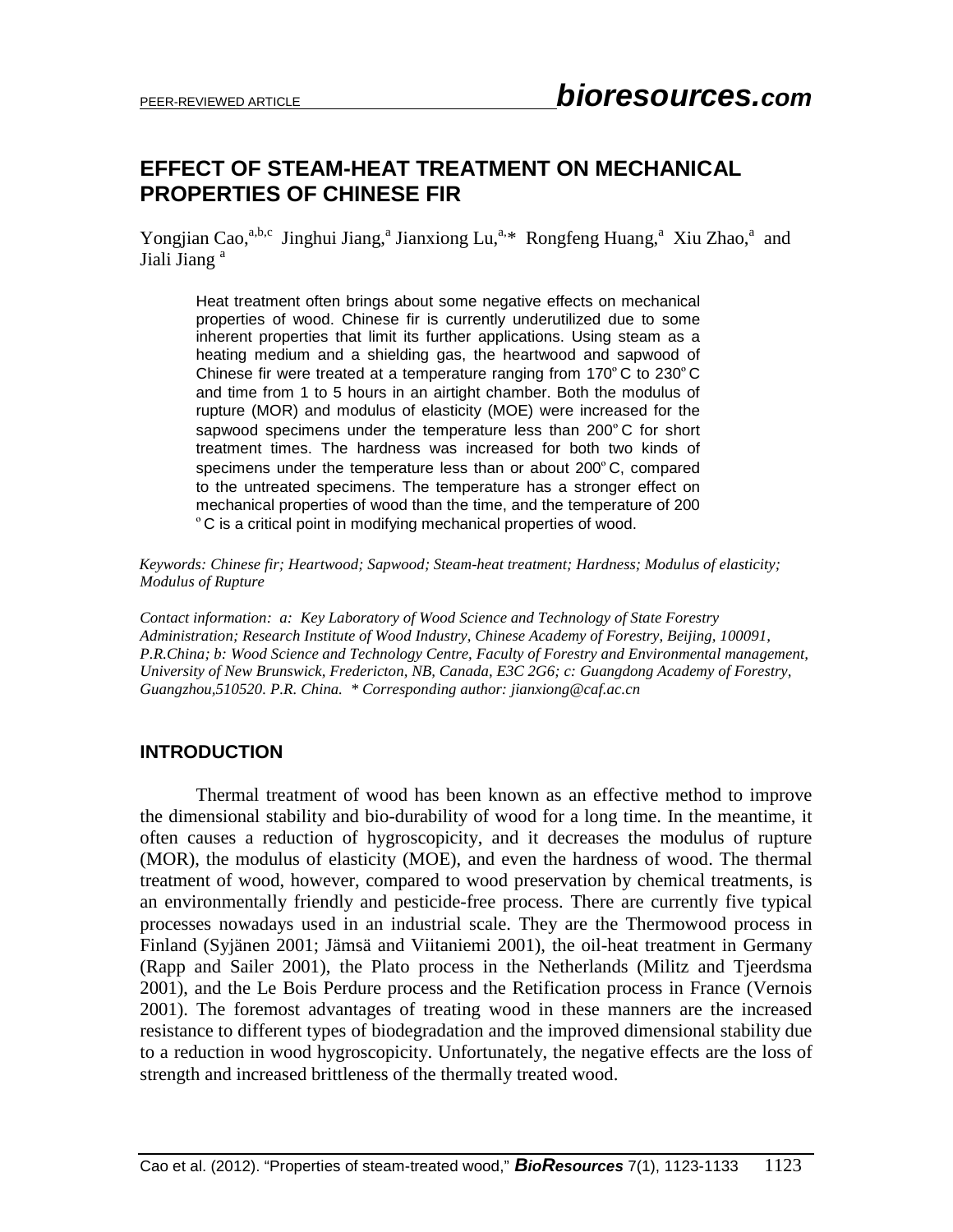High temperature, generally speaking, often reduces the mechanical properties of wood during the thermal treatment. Stamm et al. (1946) reported that the impact modulus of rupture (MOR) and modulus of elasticity (MOE) could be reduced up to 50%. Kamdem et al. (2002) indicated that the MOR and MOE of beech (*Fagus sylvatica*) were decreased by 40% and 20%, respectively, due to the heat treatment. Bekhta and Niemz (2003) showed that the MOR of spruce (*Picea abies*) was decreased by 44 to 50% as the treating temperatures were raised from  $100\,^{\circ}\text{C}$  to  $200\,^{\circ}\text{C}$ , whereas the temperature had no effect on the MOE. A similar result was also obtained by Korkut et al. (2008), who reported that the MOR, MOE, and surface hardness in the radial direction of Scots pine (*Pinus sylvestris* L.) decreased by 33%, 32%, and 27%, respectively, at 180ºC for 10 hrs. Surprisingly, other researchers reported in an opposite way that the mechanical properties of wood were improved using proper treating temperatures. Many studies revealed that there was a slight increase in MOE when wood was thermally treated for short times (Millett and Gerhards 1972; Rusche 1973; Kubojima et al. 2000; Navi and Girardet 2000; Santos 2000; Poncsák et al. 2006; Shi et al. 2007). The MOR also showed an increase initially and then decreased with extended heating time, especially for treatment temperatures above 200ºC (Bekhta and Niemz 2003). Kubojima et al. (2000) stated that the MOR and MOE of Sitka spruce (*Picea sitchensis* Carr.) increased at the initial stage of the heat treatment and decreased later at 160ºC for times from 0.5 to 16 hrs. Shi et al. (2007) reported that the MOE and hardness of fir (*Abies* spp.) were increased by 17% and 6%, respectively, at 202ºC for 3 hrs, though the MOR and MOE were decreased by 37% and 6% at 212ºC for 3 hrs respectively, while the hardness was still increased by 7%.

Both wood species and process parameters (temperature/time) play important roles in determining the final mechanical properties of heat-treated wood. Therefore, it is necessary to deepen our understanding on how to control and minimize the loss of mechanical properties in order to extend industrial applicability of heat-treated wood. Chinese fir is one of the most commonly planted tree species in China, and it is widely using in many fields, such as furniture manufacturing, ornamental materials. However, as a fast-growing species, Chinese fir has low mechanical properties. This study was aimed at investigating how to control the treatment temperature and time to minimize and even improve the mechanical properties of wood by steam-heat treatment. The goal was to provide theoretical background that can support refinement of industrial processes.

## **MATERIALS AND METHODS**

### **Materials and Steam-Heat Treatment**

Fifteen Chinese fir (*Cunninghamia lanceolata* (Lamb.) Hook) trees were selected and freshly cut from a planted forest in Hunan Province, China. The Random Complete Block Design (RCBD) method was performed to design the experiment units in this study. The logs were broken down into boards that were dried to an initial moisture content (MC) of around 8% by a high-frequency drier. Then steam-heat treatment was conducted on wood specimens with a dimension of 50  $\times$  25  $\times$  500 mm (radial  $\times$ tangential  $\times$  longitudinal) at temperatures of 170, 185, 200, 215, and 230 °C and times of 1, 2, 3, 4, and 5 hours in an airtight chamber with an atmosphere comprising less than 2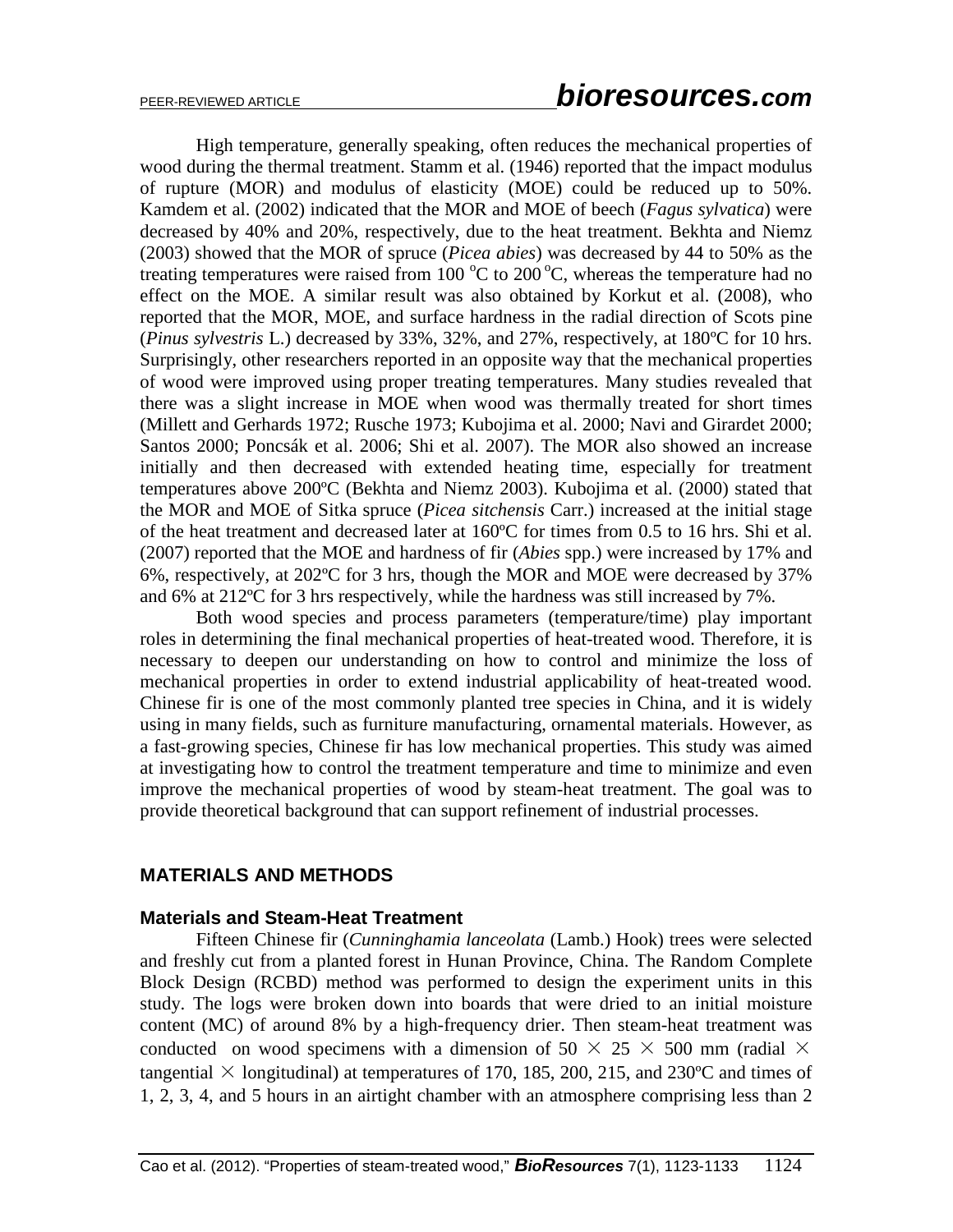per cent oxygen. Superheated steam was used as a heating medium and a shielding gas. The MC of the steam-heat-treated boards was about 4%. Those boards without any visual defects were selected for the properties testing. Correspondingly, the untreated boards of the same species were used as control specimens.



## **Specimen Preparation and Properties Testing**

**Fig. 1.** MOR of untreated and steam-heat-treated Chinese fir heartwood (a) and sapwood (b)

The specimens for the MOR and MOE testing were cut from steam-heat-treated and untreated boards. There were fifteen replications for each series. All specimens were conditioned in a climate chamber at 20ºC and 65% relative humidity (RH) for three weeks prior to the properties testing. The specimens with a dimension of  $20 \times 20 \times 300$ mm (radial  $\times$  tangential  $\times$  longitudinal) were tested by pressing at tangential section using three-point bending test method (GB 1927 $\sim$ 1943-91, China) with a span of 300 mm and a loading speed of 25 mm/min.

The specimens with 40 mm in width and length and 20 mm in thickness were used for the hardness testing. Based on the Japanese Standard (JIS Z 2101 – 1994), a ball with 10 mm in diameter was forced to penetrate into wood at a depth of 0.32 mm for all specimens during the hardness testing. The penetration positions were chosen far enough from the edges of the specimens to prevent from splitting or chipping. A load was applied to a specimen continuously at a rate of 0.3 mm/min. Total six tests on one tangential section of a specimen were carried out and fifteen replications were tested for each series.

## **RESULTS**

The relative changes of the MOR, MOE, and hardness of steam-heat-treated and untreated Chinese fir are presented in Table 1. The tabulated values show that some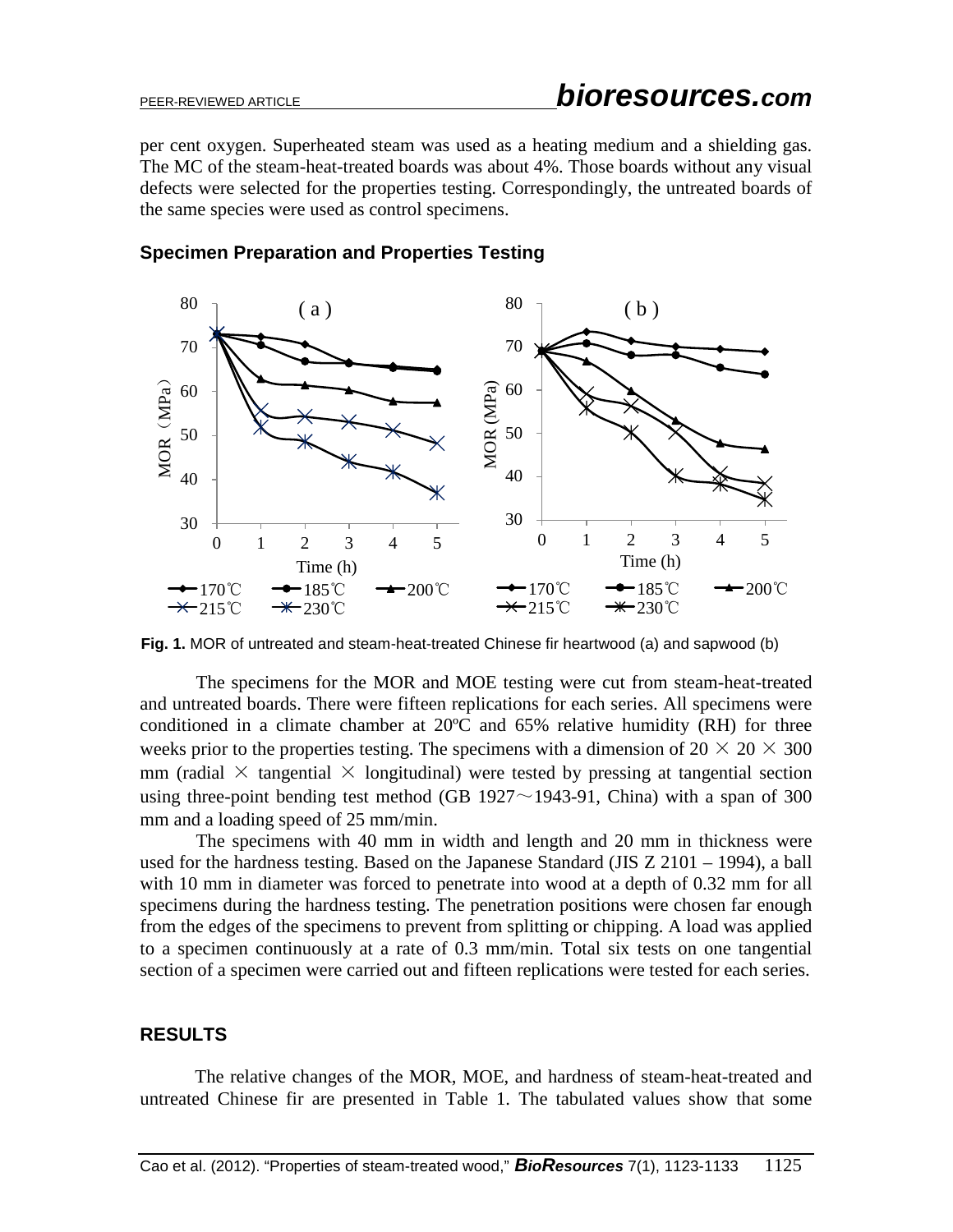treatment combinations decreased the MOR, MOE, and hardness of both heartwood and sapwood specimens, but the others slightly increased the MOR and MOE of sapwood. On the other hand, the hardness was increased for both heartwood and sapwood specimens when the treatment temperature was under or around 200ºC. Analysis of variance (ANOVA) (Table 2) indicated that there was a significant difference at the level of 0.01 on model testing of mechanical properties of steam-heat-treated heartwood and sapwood respectively, as also on block testing. This result validated the veracity of the use of RCBD method to arrange experiments of steam-heat treatment of Chinese fir in this study.

### **Mechanical Properties of Steam-Heat-Treated Heartwood**

A reduction in both MOR and MOE occurred at initiation of steam-heat treatment until the end, as can be seen from Table 1, compared to the MOR of 73 MPa and the MOE of 11 GPa in the untreated heartwood. However, the hardness increased slightly when the treatment temperature was under or around  $200\,^{\circ}\text{C}$  for a short time, even at 215 $^{\circ}$ C for 1h. Figure 1(a) shows that the MOR declined slowly from 170 $^{\circ}$ C to 185 $^{\circ}$ C at 1h. However, when the treatment temperature exceeded 185ºC, this downward trend was accelerated suddenly. Overall, the MOR decreased with an increase in treatment time. With respect to the MOE, its downward trend was also accelerated once the treatment temperature was over 200 $\degree$ C, as can be seen from Fig. 2(a). Figure 2(a) also shows that the MOE slowly decreased with an increase in treatment time. The maximum loss values were 49% for MOR and 22% for MOE, respectively, at 230ºC for 5 hrs. This result implied that the treatment temperature had a stronger effect on mechanical properties of wood than the treatment time. Furthermore, an interesting phenomenon was observed that the hardness increased at the initial stage of steam-heat treatment and decreased later, as can be seen in Fig. 3(a). Compared to  $10$  N/mm<sup>2</sup> of untreated heartwood, the increased relative change of 6% for hardness not only could be obtained at 170ºC for 3 hours but also at 200ºC for 2 hours. This implies that the same result could be achieved by lower temperature and longer time or by higher temperature and shorter time. This finding is very helpful to industries to save energy in a production line. In this study, the maximum increase of hardness was 13% obtained at 200ºC for 1h (Table 1), while the maximum loss was 26%, obtained at 230ºC for 5 hours (Table 1).

ANOVA results on mechanical properties of heartwood are shown in Table 2. The results showed a significant difference at the level of 0.01 between the treatment temperature and the MOR, MOE, and hardness respectively. A similar result also existed between the treatment time and aforementioned three properties. However, the interaction of treatment temperature and time had no significant difference in the MOR and MOE, except for the hardness. Multi-comparison results as shown in Table 3 indicated that there was a significant difference for the MOE at the level of 0.05 between adjacent two treatment temperatures, but for the MOR not including between 170ºC and 185ºC, and for the hardness not including from 170ºC to 200ºC. Regarding treatment time, the significant difference only existed between 1 to 3 hours for the MOR and 4 and 5 h for the MOE. Therefore, it is obvious that the treatment temperature has a stronger effect on mechanical properties of wood than time. In particular, a temperature of 200ºC can be regarded as a critical point for modifying mechanical properties of wood.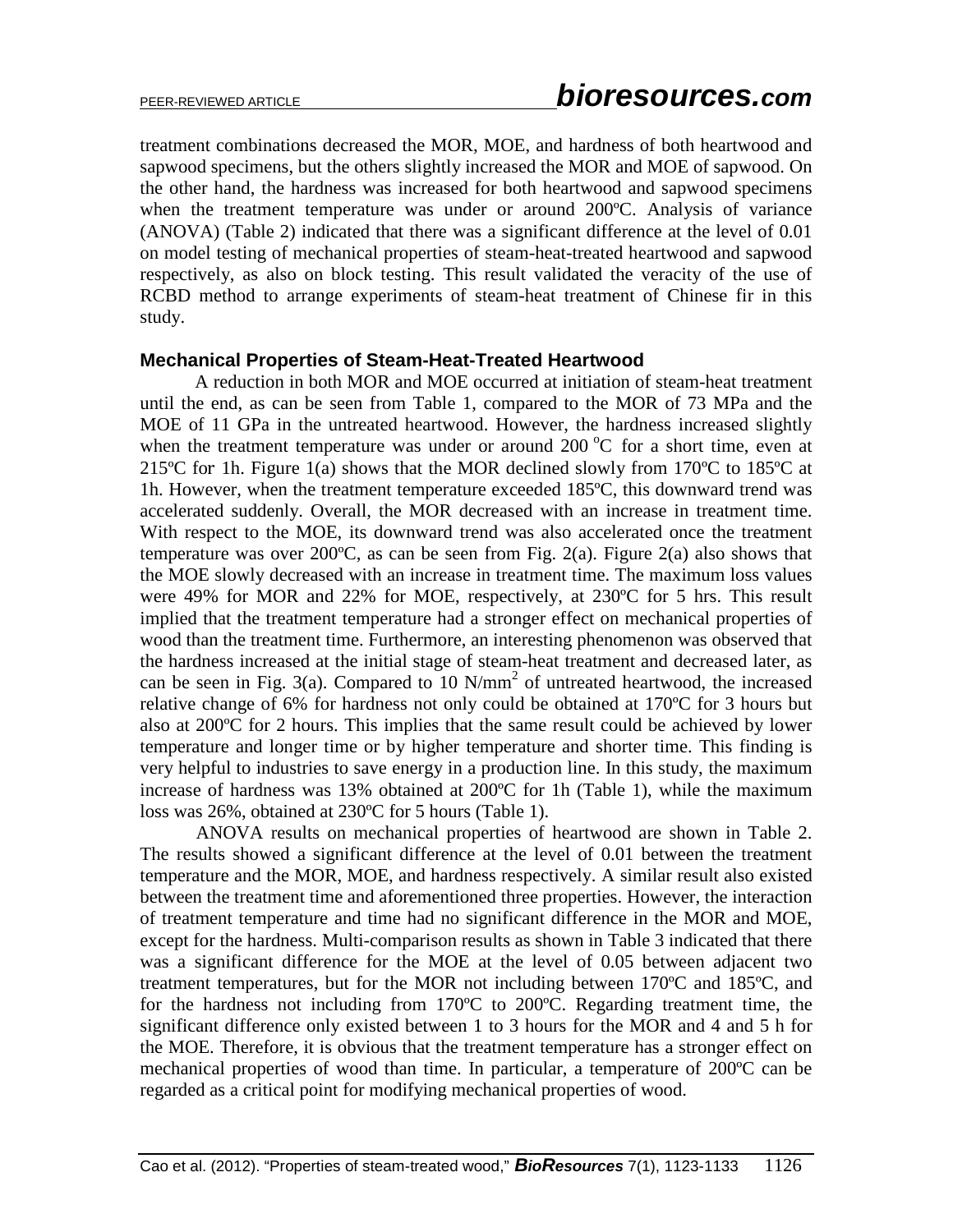# PEER-REVIEWED ARTICLE *bioresources.com*

### **Mechanical Properties of Steam-Heat-Treated Sapwood**

It was observed that the sapwood specimen had a holocellulose content of 70% and an  $\alpha$ -cellulose of 45%, while the heartwood specimen had a holocellulose of 68% and α-cellulose of 42% in this study determined according to China Standard GB/T 2677.10- 1995 and GB/T 744-1989, respectively. Therefore, even the same treatment combination yields different effects on mechanical properties of wood. The MOR, MOE, and hardness of sapwood specimens increased at the initial stage of steam-heat treatment and decreased later, as seen in Table 1. At 170ºC and 185ºC, the increase of the MOR and MOE of treated sapwood, compared with 69 MPa and 12 GPa of untreated sample respectively, were decreased with an increase in treatment time. Figure 1(b) shows that the reduction of MOR was accelerated when the treatment temperature exceeded 200ºC. Figure 2(b) also indicates the MOE was increased only at 170ºC and 185ºC for different treatment times, and then decreased with the elevated treatment temperature and time. The maximum loss of MOE was 22%, which was obtained at 230ºC for 5 hrs. On the other hand, the hardness was increased remarkably under most treatment combinations. Compared to the hardness of  $8 \text{ N/mm}^2$  in untreated sapwood, the maximum increase of 27% was achieved at 200ºC for 2 hrs. Figure 3(b) shows that when the treatment temperature exceeded 200ºC, a reduction of hardness occurred. This phenomenon implies the temperature of 200ºC is a critical point for modifying mechanical properties of wood.

ANOVA results on mechanical properties of sapwood are shown in Table 2. There was a significant difference at the level of 0.01 between the treatment temperature and the MOR, MOE, and hardness, respectively. A similar difference also was found between the treatment time and aforementioned three properties. However, the interaction of treatment temperature and time had no significant effect on the MOE. Multicomparison results, as shown in Table 3, indicated that there was a significant difference for the MOR at the level of 0.05 between adjacent two temperatures but not including between 170ºC and 185ºC, for MOE not including between 185ºC and 200ºC, and for hardness only between 200°C and 215°C. With respect to the treatment time, there was a significant difference only for the MOE between adjacent two treatment times, but neither for the MOR nor for the hardness. This result implied that the properties of wood have substantially difference between sapwood and heartwood.



**Fig. 2.** MOE of untreated and steam-heat-treated Chinese fir heartwood (a) and sapwood (b)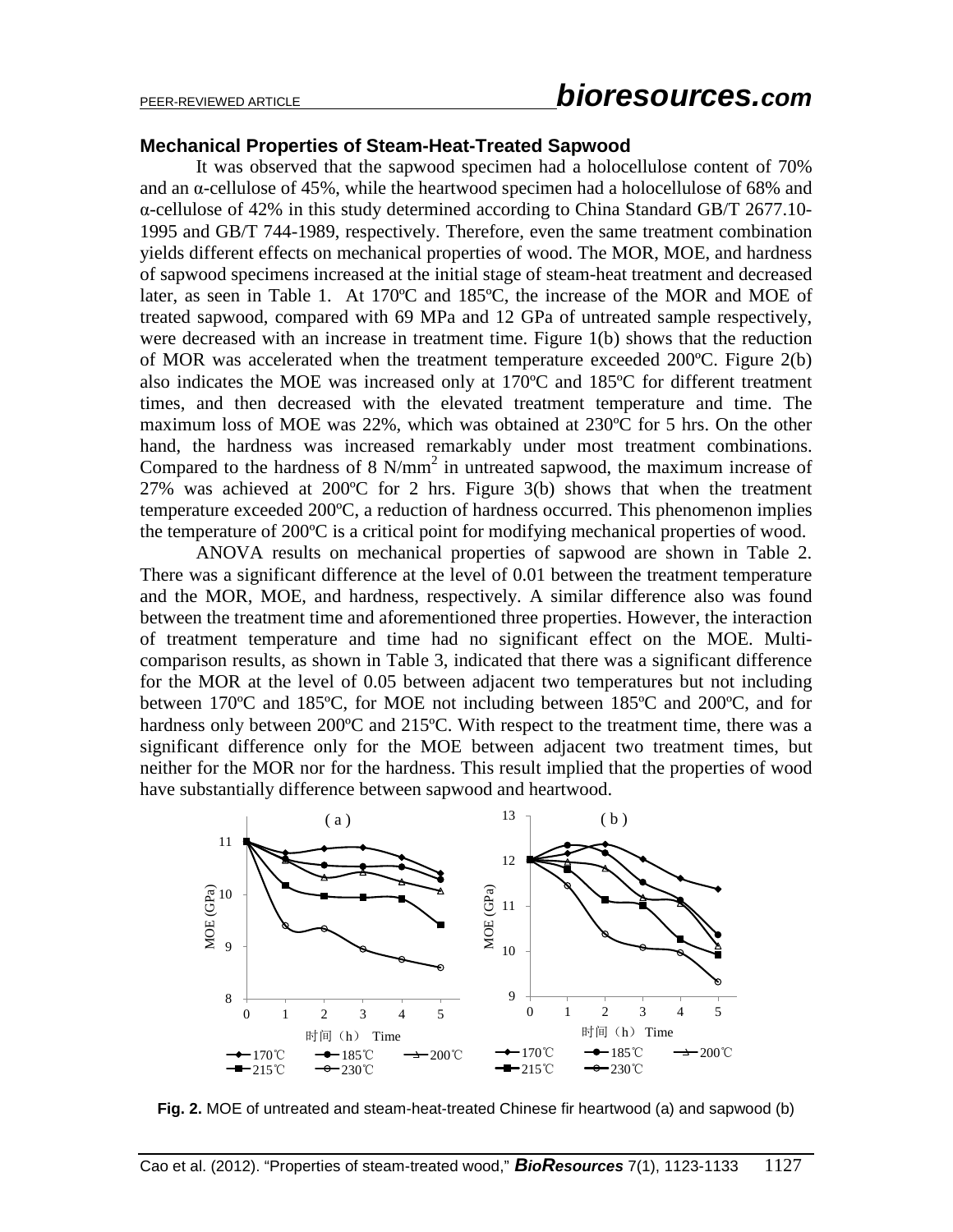| Properties                          |                | Heartwood |                |                |                  | Sapwood         |              |                |                |                |                |
|-------------------------------------|----------------|-----------|----------------|----------------|------------------|-----------------|--------------|----------------|----------------|----------------|----------------|
|                                     | Time           | 170°C     | 185°C          | 200°C          | 215°C            | 230°C           | 170°C        | 185°C          | 200°C          | 215°C          | 230°C          |
| Modulus<br>of<br>Rupture<br>(% )    | 1 <sub>h</sub> | 1         | $\mathbf{3}$   | 14             | $\overline{24}$  | $\overline{29}$ | $-6$         | $-3$           | $\overline{4}$ | 14             | 19             |
|                                     | 2 <sub>h</sub> | 3         | 8              | 16             | 26               | 33              | $-3$         | 1              | 13             | 18             | 27             |
|                                     | 3h             | 9         | 9              | 18             | 27               | 40              | $-1$         | 1              | 23             | 27             | 42             |
|                                     | 4h             | 10        | 11             | 21             | 30               | 43              | $-0.6$       | 6              | 31             | 41             | 45             |
|                                     | 5h             | 11        | 12             | 21             | 34               | 49              | 0.3          | 8              | 33             | 44             | 50             |
| Modulus<br>of<br>elasticity<br>(% ) | 1h             | 2         | 3              | 3              | 8                | 15              | $-1$         | $-3$           | 0.4            | $\overline{2}$ | $\overline{5}$ |
|                                     | 2h             | 1         | 4              | 6              | $\boldsymbol{9}$ | 15              | $-3$         | $-1$           | $\overline{2}$ | $\overline{7}$ | 14             |
|                                     | 3h             | 1         | $\overline{4}$ | 5              | 10               | 19              | $-0.1$       | $\overline{4}$ | $\overline{7}$ | 8              | 16             |
|                                     | 4h             | 3         | 4              | $\overline{7}$ | 10               | 21              | $\mathbf{3}$ | $\overline{7}$ | 8              | 15             | 17             |
|                                     | 5h             | 6         | $\overline{7}$ | 9              | 15               | 22              | 5            | 14             | 16             | 17             | 22             |
| <b>Hardness</b><br>$(\% )$          | 1h             | $-0.3$    | $-3$           | $-13$          | $-2$             | $9$             | $-0.3$       | $-5$           | $-23$          | $-3$           | 11             |
|                                     | 2h             | $-3$      | $-5$           | $-5$           | $\mathbf 5$      | 16              | -8           | $-24$          | $-27$          | $\overline{2}$ | 14             |
|                                     | 3h             | -6        | $-5$           | 8              | 14               | 20              | $-10$        | $-19$          | $-1$           | 8              | 16             |
|                                     | 4h             | 3         | $-7$           | 9              | 17               | 21              | $-12$        | $-13$          | 6              | 10             | 18             |
|                                     | 5h             | 4         | 3              | 15             | 20               | 26              | $-13$        | -8             | 9              | 14             | 24             |

## **Table 1.** Relative Changes of Mechanical Properties of Steam-Heat-Treated Chinese Fir Heartwood and Sapwood

Note: relative change  $% =$  (value of after treatment – value of control) / value of control  $\times$ 100%

## **DISCUSSION**

Thermal modification is invariably performed between the temperatures from 180ºC and 260ºC, with temperatures lower than 140ºC resulting in only slight changes in mechanical properties, such as the MOR and MOE, and higher temperatures resulting in unacceptable degradation to the substrate (Hill 2006). The result of mechanical properties of wood obtained in this study is in good agreement with this conclusion. Sundqvist et al. (2006) found that thermal treatment enhanced mechanical properties of wood at temperatures around 180 to 200ºC for short treatment times. It was observed that the treatment temperature and time are two crucial factors affecting the final quality of steam-heat-treated wood, with the treatment temperature having a stronger effect than time.

The mechanical property of thermally treated wood usually depends on the degree of pyrolysis of three main organic components of wood, i.e. cellulose, hemicelluloses, and lignin. Generally speaking, wood begins to degrade obviously at a temperature of about 165ºC (Stamm and Hansen 1937). Among the three main components, hemicel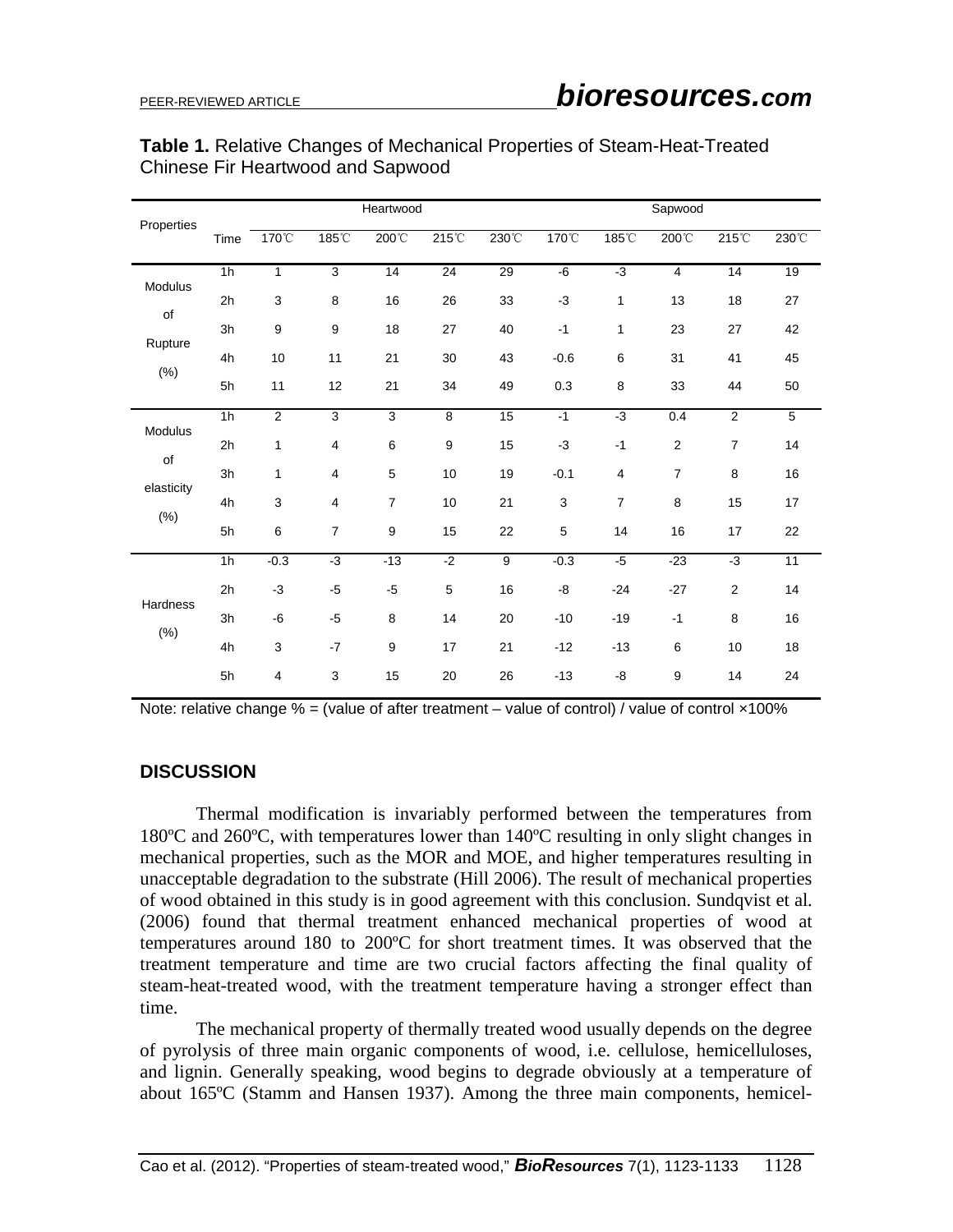lulose is the most sensitive to temperature and decomposes much faster than cellulose, and cellulose decomposes faster than lignin (Stamm 1964; Yildiz et al. 2006). The three components behave differently during steam-heat treatment, since they have different structures and different distributions in wood cell walls, which also determine their functions in wood properties. As wood is heated, there is a decrease in its weight initially, due to the loss of bound water and volatile extractives, with less volatile extractives tending to migrate to the surface of the wood.

On the other hand, the holocellulose and α-cellulose content in thermal-treated Chinese fir heartwood, compared with untreated wood specimens, decreased from 3% to 21% with an increase of treatment temperature from 170 to 230 $^{\circ}$ C and treating time from 1 to 5 hours, while the lignin content increased from 0.5% to 23% with the same treatment parameters, according to China standard GB/T 2677.10-1995, GB/T 744-1989 and GB/T 2677.8-94, respectively. Under the same treatment conditions, the holocellulose and α-cellulose content in thermal-treated sapwood decreased from 3% to 23% and 0.3% to 50%, respectively, while the lignin content increased from 0.5% to 37%. This result is regarded as one of the main proofs to explain the difference between steamheat-treated heartwood and sapwood.



**Fig. 3.** Hardness of untreated and steam-heat-treated Chinese fir heartwood (a) and sapwood (b)

As the treatment temperature and time are increased, the most thermally labile polymeric components of the wood begin to degrade, resulting in the production of methanol, acetic acid, and various volatile heterocyclic compounds, such as furans, γvalerolactone, and so on (Hill 2006; Bourgois and Guyonnet 1988; Sivonen et al. 2002). Loss of hemicelluloses leads to an increase in the degree of crystallinity of wood samples, in addition to those changes related to degradation/rearrangement of the amorphous cellulose content. The thermal degradation of cellulose and hemicelluloses is the main reaction in which the fiber chains become shorter and shorter along with the increase of temperature and time during the thermal treatment so as finally to decrease the mechanical properties of the wood.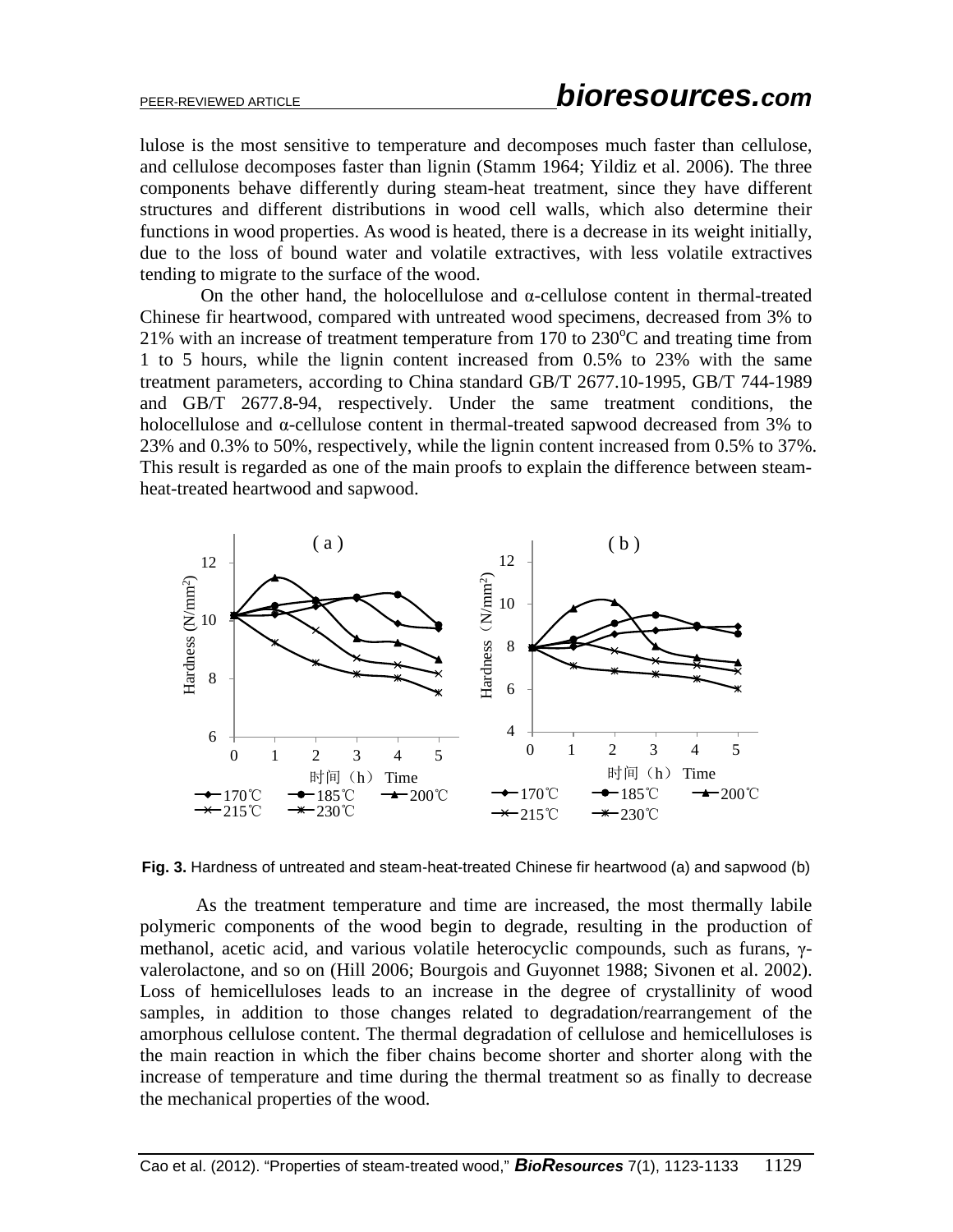|                     | Source       | DF | $P_r$ > $F$ |            |                 |  |
|---------------------|--------------|----|-------------|------------|-----------------|--|
| <b>Species</b>      |              |    | <b>MOR</b>  | <b>MOE</b> | <b>Hardness</b> |  |
|                     | <b>Block</b> | 14 | < .0001     | < .0001    | < .0001         |  |
|                     | Temp.        | 4  | < .0001     | < .0001    | < .0001         |  |
| Heartwood           | Time         | 4  | < .0001     | 0.0005     | < .0001         |  |
|                     | Temp.xTime   | 16 | 0.8962      | 0.9936     | < .0001         |  |
|                     | Model        | 38 | < .0001     | < .0001    | < .0001         |  |
|                     | <b>Block</b> | 14 | < .0001     | < .0001    | < .0001         |  |
|                     | Temp.        | 4  | < .0001     | < .0001    | < .0001         |  |
| Sapwood             | Time         | 4  | < .0001     | < .0001    | 0.0001          |  |
|                     | Temp.xTime   | 16 | 0.0003      | 0.9745     | 0.0001          |  |
|                     | Model        | 38 | < .0001     | < .0001    | < .0001         |  |
| Note: $\alpha=0.01$ |              |    |             |            |                 |  |

**Table 2.** Repeated Two-way Analysis of Variance (ANOVA) on Mechanical Properties of Steam-heat-treated Chinese Fir Heartwood and Sapwood

**Table 3.** Multi-Comparison of Treating Parameters on Steam-Heat-Treated Chinese Fir Heartwood and Sapwood

|                       |        | <b>MOR</b>     |                    | <b>MOE</b>          | Hardness        |                    |  |
|-----------------------|--------|----------------|--------------------|---------------------|-----------------|--------------------|--|
| Species               | Factor | Level          | Duncan<br>grouping | Duncan<br>grouping  | Level           | Duncan<br>grouping |  |
|                       |        | 170°C          | Α                  | Α                   | 185°C           | Α                  |  |
|                       | Temp.  | 185°C          | A                  | B                   | 170°C           | A                  |  |
|                       |        | 200°C          | B                  | C                   | 200°C           | A                  |  |
|                       |        | 215°C          | C                  | D                   | 215°C           | B                  |  |
| Heartwood             |        | 230°C          | D                  | E                   | 230°C           | С                  |  |
|                       |        | 1 <sub>h</sub> | A                  | Α                   | 1 <sub>h</sub>  | A                  |  |
|                       |        | 2h             | B                  | B<br>$\overline{A}$ | 2 <sub>h</sub>  | B<br>A             |  |
|                       | Time   | 3h             | C                  | В<br><sub>C</sub>   | 3h              | B<br>C             |  |
|                       |        | 4h             | D C                | C                   | 4h              | D C                |  |
|                       |        | 5h             | D                  | D                   | 5h              | D                  |  |
|                       |        | 170°C          | Α                  | Α                   | 185°C           | Α                  |  |
|                       |        | 185°C          | Α                  | в                   | 170°C           | Α                  |  |
|                       | Temp.  | 200°C          | B                  | В                   | 200°C           | Α                  |  |
|                       |        | 215°C          | C                  | C                   | $215^{\circ}$ C | B                  |  |
| Sapwood               |        | 230°C          | D                  | D                   | 230°C           | B                  |  |
|                       |        | 1 <sub>h</sub> | A                  | A                   | 2h              | A                  |  |
|                       |        | 2h             | A<br>B             | B                   | 1 <sub>h</sub>  | B A                |  |
|                       | Time   | 3h             | B<br>C             | C                   | 3h              | B A                |  |
|                       |        | 4h             | C<br>D             | D                   | 4h              | B A                |  |
|                       |        | 5h             | D                  | E                   | 5h              | B                  |  |
| Note: $\alpha = 0.05$ |        |                |                    |                     |                 |                    |  |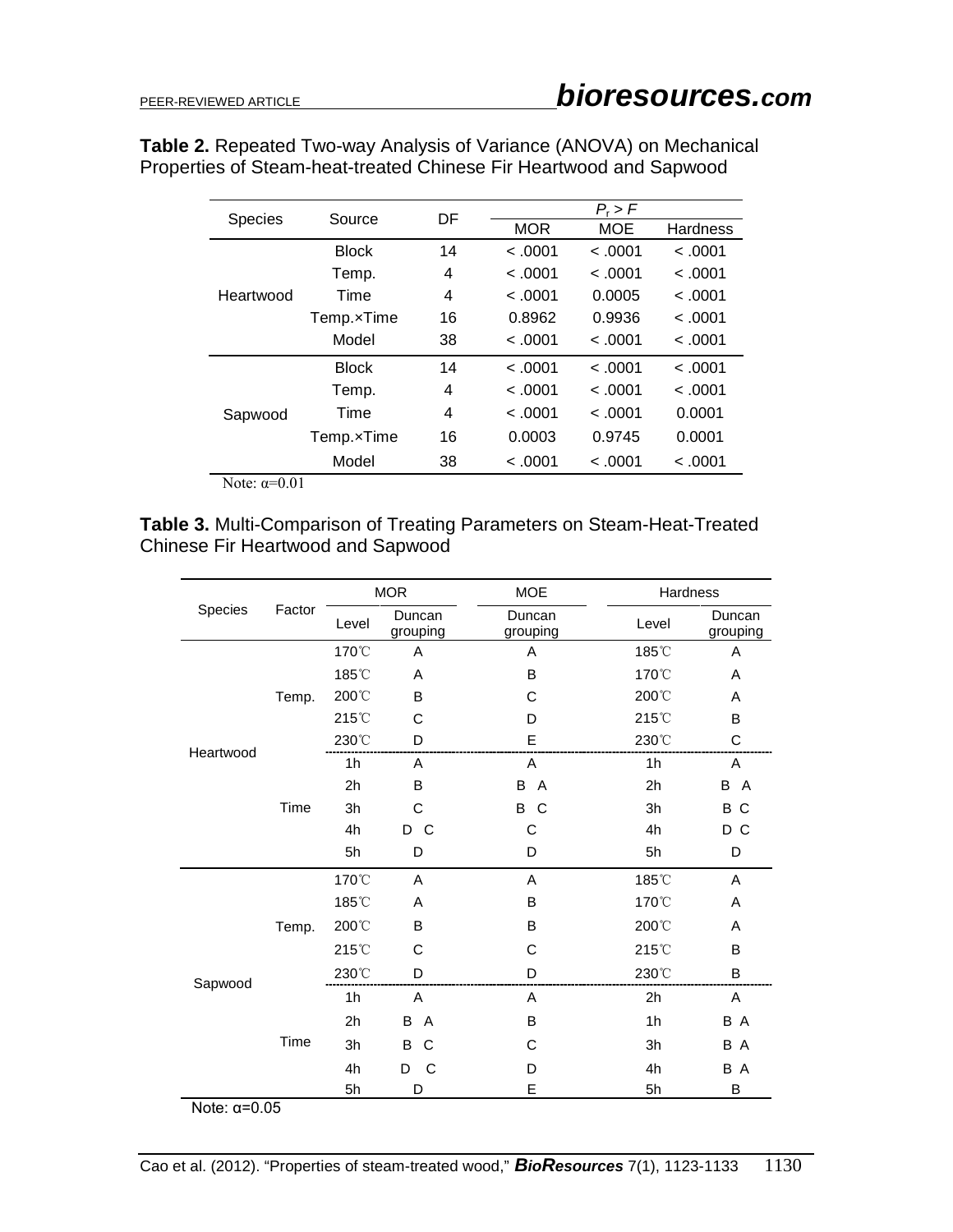### **CONCLUSIONS**

In this paper in has been shown that steam-heat treatment is an efficient, environmentally friendly method to modify the mechanical properties of wood. The MOR, MOE, hardness of Chinese fir sapwood, and hardness of heartwood improved when temperatures were under or around 200ºC for short treatment times. Once the treatment temperature exceeded 200ºC, the pyrolysis and degradation reaction became more serious, incrementally destroying the construction and content of cellulose, hemicelluloses, and lignin in cell wall of wood, eventually leading to a serious reduction in mechanical properties of wood. Therefore, the temperature of 200ºC can be considered as a critical point in terms of modifying wood's mechanical properties. It was concluded based on plenty of experimental data in this study that the treatment temperature and time are two important factors in steam-heat treatment of wood, while the treatment temperature has a stronger effect than time.

In order to control and minimize the loss of mechanical properties of wood by steam-heat treatment, a good suggestion would be that the treatment temperature should be controlled below or about 200°C. It is recommended to choose a reasonable treatment temperature and time according to the desired final properties of wood products and energy saving plans.

### **ACKNOWLEDGEMENTS**

This research was funded by the National Natural Science Foundation of China (No. 30825034) and the Grant for National Non-profit Research Institutions of Chinese Academy of Forestry (CAFINT2009K04).

## **REFERENCES CITED**

- Bekhta, P., and Niemz, P. (2003). "Effect of high temperature on the change in color, dimensional stability and mechanical properties of spruce wood," *Holzforschung* 57(5), 539-546.
- Bourgois, J., and Guyonnet, R. (1988). "Characterization and analysis of torrefied wood," *Wood Science and Technology* 22, 143-155.
- GBT. (1991). "Standard method for determining wood physical and mechanical properties," *Chinese Standard* GB/T 1927~1943-91.
- GBT. (1995). "Fibrous raw material- Determination of holocellulose," *Chinese Standard* GB/T 2677.10-1995.
- GBT. (1989). "Pulps- Determination of α-cellulose," *Chinese Standard* GB/T 744-1989.
- GBT. (1994). "Fibrous raw material Determination of acid-insoluble lignin," *Chinese Standard* GB/T 2677.8-94.
- Hill, C.A.S. (2006). *Wood modification: Chemical, Thermal and Other Processes*, John Wiley & Sons, Ltd.
- Jämsä, S., and Viitaniemi, P. (2001). "Heat treatment of wood Better durability without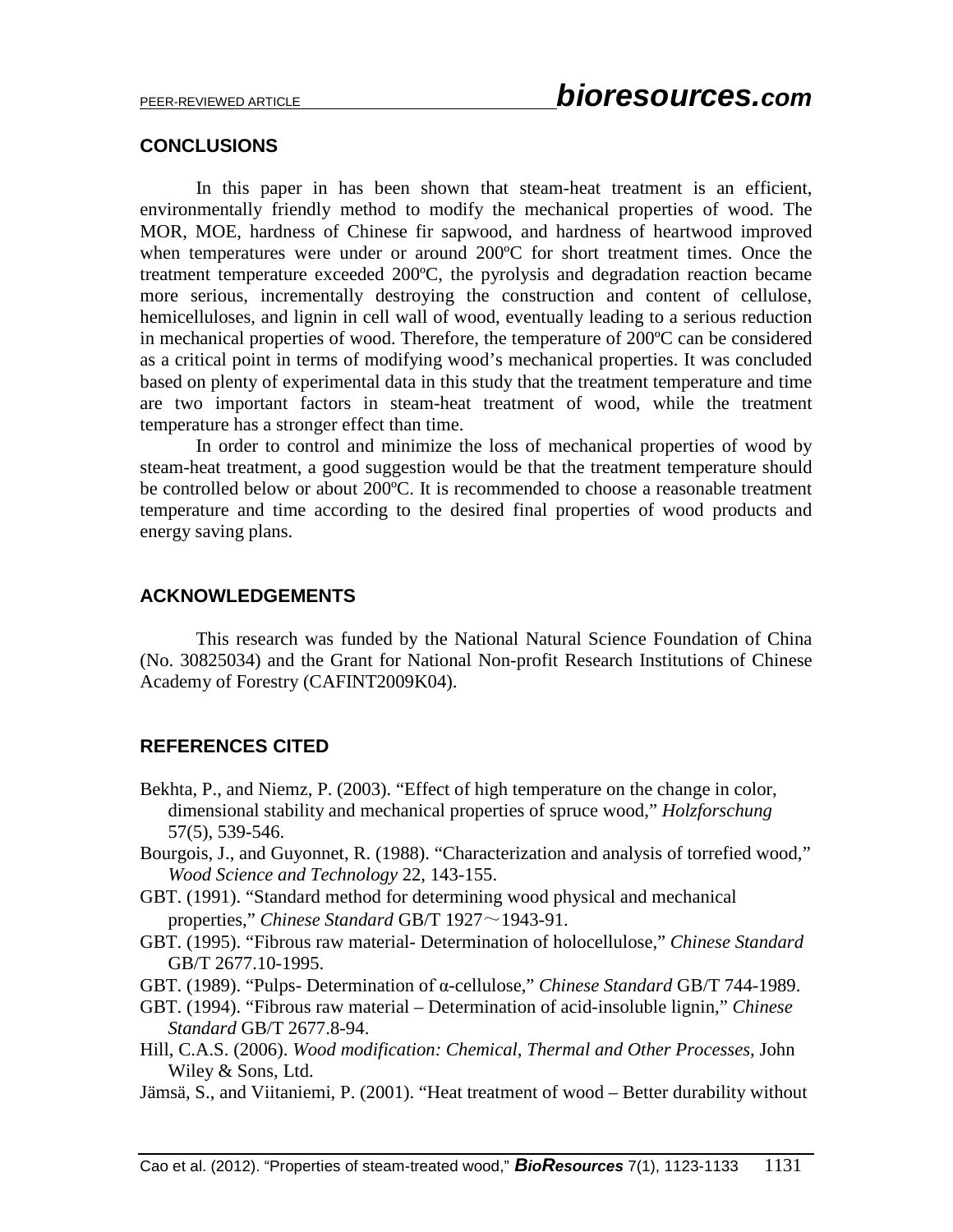chemicals," pages 17-22 in Review on heat treatments of wood, Proceedings of the special seminar held in Antibes, France, on 9 February 2001, Forestry and Forestry Products, France. *COST Action E22, EUR 19885, Edited by A. O. Rapp*.

Japanese Industrial Standards (JIS) (1994). "Z 2101-1994, Methods of test for woods."

- Kamdem, D. P., Pizzi, A., and Jermannaud, A. (2002). "Durability of heat-treated wood," *Holz als Roh- und Werkstoff* 60, 1-6.
- Korkut, S., Akgül, M., and Dündar, T. (2008). "The effects of heat treatment on some technological properties of Scots pine (*Pinus sylvestris* L.) wood," *Bioresource Technology* 99, 1861-1868.
- Kubojima, Y., Okano, T., and Ohta, M. (2000). "Bending strength and toughness of heattreated wood," *Journal of Wood Science* 46, 8-15.
- Militz, H., and Tjeerdsma, B. (2001). "Heat treatment of wood by the Plato-process. Pages 23-34 in Review on heat treatments of wood," Proceedings of the special seminar held in Antibes, France, on 9 February 2001, Forestry and Forestry Products, France. *COST Action E22, EUR 19885, Edited by A. O. Rapp*.
- Millett, M. A., and Gerhards, G. C. (1972). "Accelerated aging: Residual weight and flexural properties of wood heated in air at 115C to 170 C," *Wood Science* 4(4), 193- 201.
- Navi, P., and Girardet, F. (2000). "Effects of thermo-hydro-mechanical treatment on the structure and properties of wood," *Holzorschung* 54, 287-293.
- Poncsák, S., Kocaefe, D., Bouazara, M., and Pichette, A. (2006). "Effect of high temperature treatment on the mechanical properties of birch (*Betula papyrifera*)." *Wood Science and Technology* 40, 647-663.
- Rapp, A. O., and Sailer, M. (2001). "Heat treatment of wood in Germany State of the art," pages 43-60 in review on heat treatments of wood, Proceedings of the special seminar held in Antibes, France, on 9 February 2001, Forestry and Forestry Products, France. *COST Action E22, EUR 19885, Edited by A. O. Rapp*.
- Rusche, H. (1973). "Thermal degradation of wood at temperatures up to  $200 \text{ C} -$ Part I: strength properties of dried wood after heat treatment," *Holz als Roh- und Werkstoff*  31, 273-281.
- Santos, J. A. (2000). "Mechanical behavior of eucalyptus wood," *Wood Science and Technology* 34, 39-43.
- Shi, J. L., Kocaefe, D., and Zhang, J. (2007). "Mechanical behavior of Québec wood species heat-treated using Thermo Wood process," *Holz als Roh- und Werkstoff* 65, 255-259.
- Sivonen, H., Maunu, S. L., Sundholm, F., Jämsä, S., and Viitaniemi, P. (2002). "Magnetic resonance studies of thermally modified wood," *Holzforchung* 56, 648- 654.
- Stamm, A. J., and Hansen, L. A. (1937). "Minimizing wood shrinkage and swelling. Effect of heating in various gases," Industrial & Engineering Chemistry 7, 831-833.
- Stamm, A. J. (1964). "Wood and cellulose science," *The Ronald Press Company*, New York.
- Stamm, A. J., Burr, H. K., and Kline, A. A. (1946). "Heat stabilized wood (STAYBWOOD)," Rep. no. R1621. *Forestry Products Laboratory,* Madison, USA. 1-7.